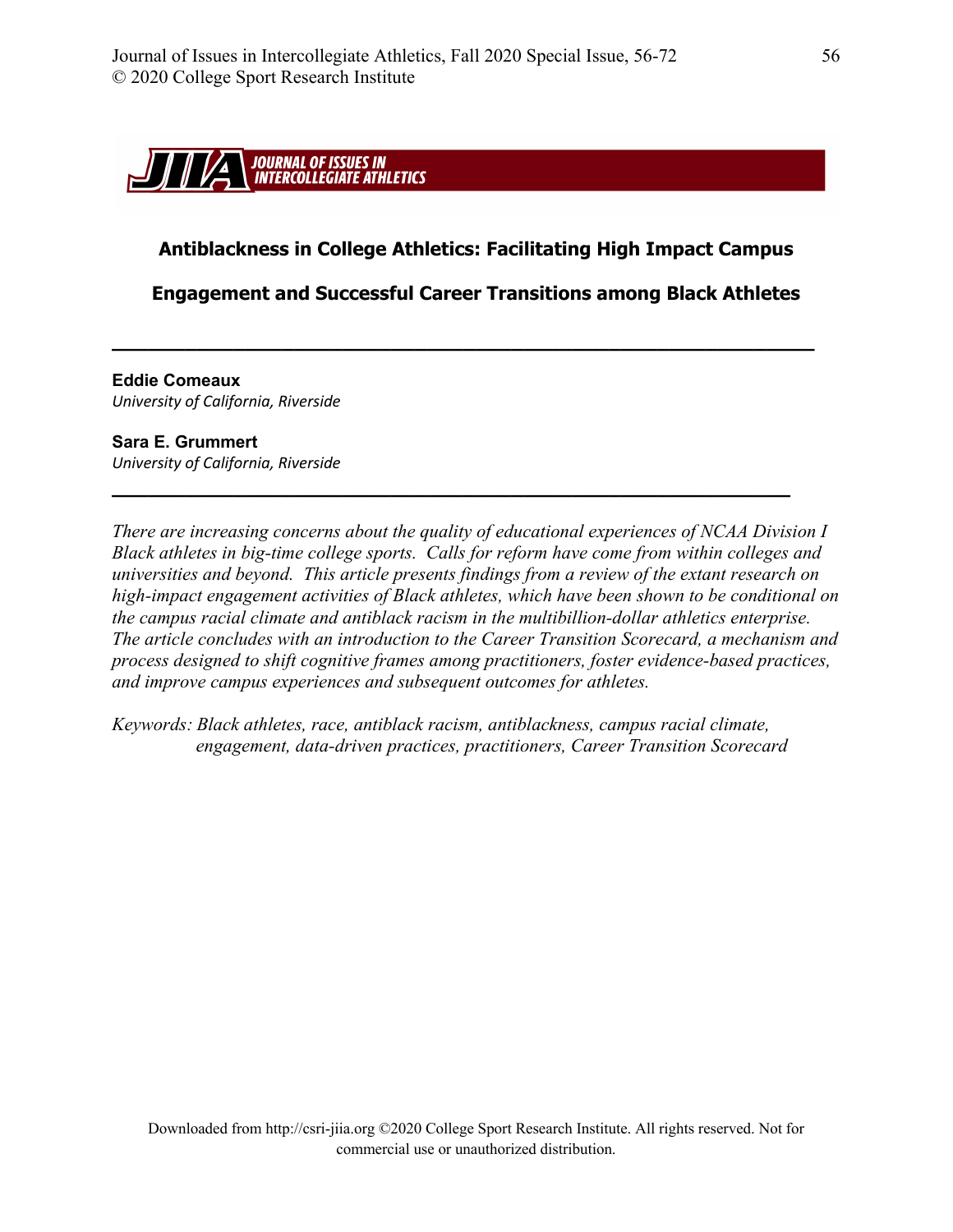s National Collegiate Athletic Association (NCAA) and member institution profits A<br>
S National Collegiate Athletic Association (NCAA) and member institution prof<br>
and commercial interests continue to grow, athletes face expanded game schedules, increased travel, and longer practice hours. Unfortunately, it is becoming more and more difficult to ignore the effects of these changes on students who participate in Division I college athletics. In a study that gathered data on the experiences of 409 athletes in the Pac-12 Conference, Penn Schoen Berland (2015) reported that athletes were spending an average of 50 hours per week during the season on sport-related activities, such as practice, team meetings, film study, strength and conditioning, and game competition. Specifically, 21 of these hours were spent on required athletic activities, with an additional 29 hours on other activities, including voluntary workouts, medical treatment, and traveling for competitions. Additionally, 66% of study participants reported that their time commitment to athletic activities prevented them from engaging in educationally purposeful activities, such as joining clubs and organizations, participating in campus speaker series, and studying abroad.

Although NCAA rules limit athletes to 20 hours per week of supervised practice and training time during the season and eight hours per week in the off-season, there are many ways coaches can evade the NCAA limit. For example, so-called voluntary practices and traveling for athletic-related competitions do not count toward the 20 hour per week time-demand rule. It is painfully apparent that the structural arrangement of big-time athletics can create significant challenges for students who strive to engage purposefully with college in the same ways that their non-athlete counterparts do (Comeaux & Harrison, 2011). Indeed, in 2014, NCAA President Emmert asserted that he and the Division I Board were "searching for solutions to ensure that student-athletes maintain a better balance between academics and athletics with an emphasis on dedicating additional time to academic pursuits to promote their success once their playing days are over" (para. 46). The level of engagement in high impact campus activities within the broader academic community likely contributed to a successful transition out of sport (Comeaux & Harrison, 201l).

Importantly, opportunities for athletes to fully engage in both meaningful educational campus activities and quality school-to-career transitions seem to be more pronounced in certain sports and for students of certain races. On average, 45% of football players in Football Bowl Subdivision schools—who are disproportionally Black—are not receiving college degrees (New, 2015). Harper (2018) reported that only 55.2% of Black male athletes graduated within six years, compared to 69.3% of athletes overall. The lower average graduation rates for Black athletes compared to other groups is perhaps due in part to the commercialism of the intercollegiate athletics business model which supersedes academic goals and obligations (Comeaux, 2018). Further, Black athletes, unlike their nonblack counterparts, tend to be viewed as mentally inferior and as disposable commodities, possessing value only relative to the interests of primarily white <sup>1</sup>athletic stakeholders, while their intellectual abilities and academic talents are ignored (Gayles, Comeaux, Ofoegbu, & Grummert, 2018).

<sup>&</sup>lt;sup>1</sup> We do not capitalize the terms "white" or "whiteness" because both have been constructed based on violence and exclusion of people of color and thus do not equate to other racial/ethnic groups as having a legitimate claim to a shared culture/identity outside of violence (Harris, 1993; Roediger, 1994). We do this not to absolve white people of their racial identity, but rather to contextualize the history from which whiteness was formed and disrupt any power it attempts to claim.

Downloaded from http://csri-jiia.org ©2020 College Sport Research Institute. All rights reserved. Not for commercial use or unauthorized distribution.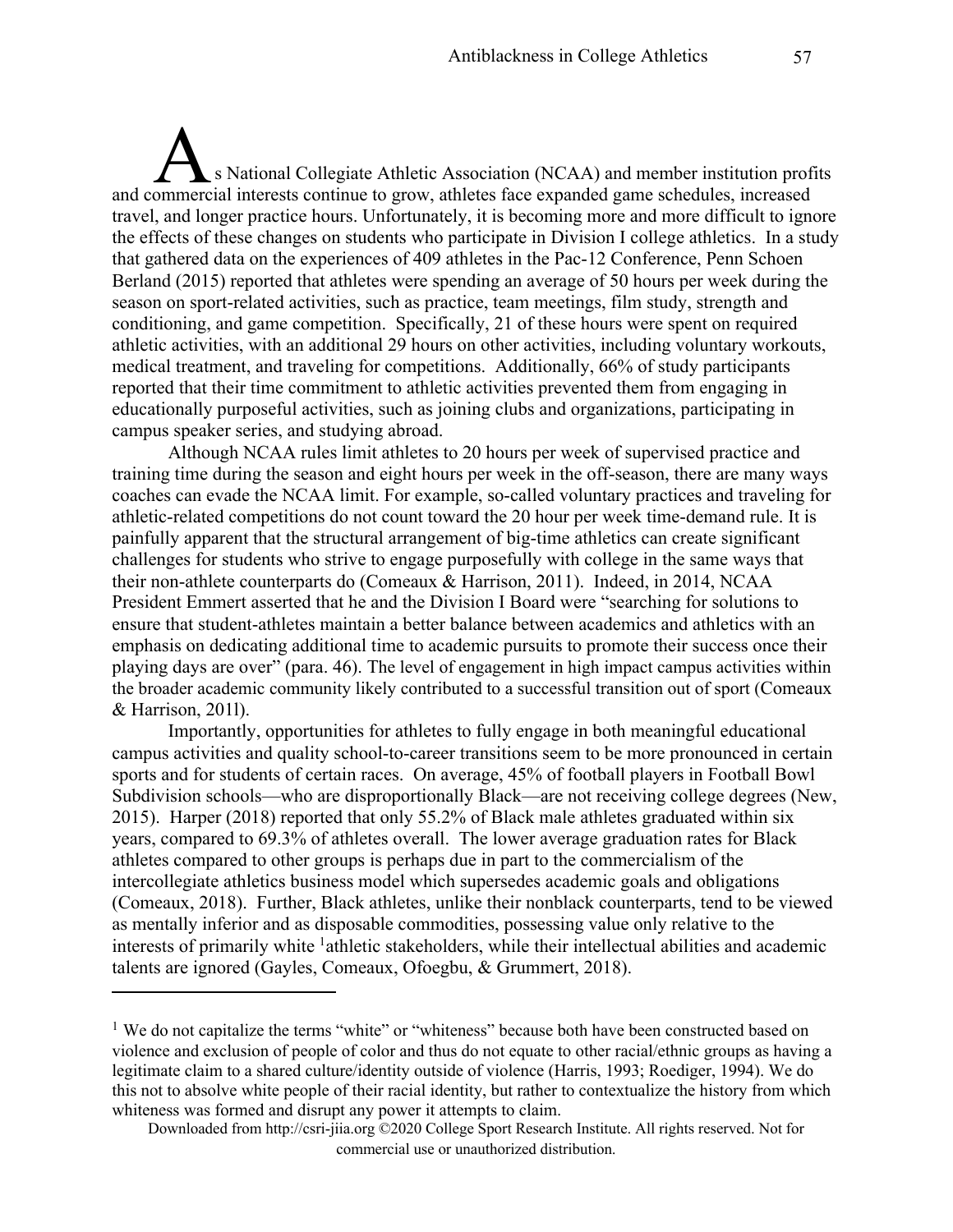The material reality of Black bodies as property, as subhuman, and as separate from their nonblack college athlete counterparts must be located within a larger historical framework of antiblackness and white supremacy. Antiblackness is part of the psyche and frame of reference in the United States. In this context, antiblackness is a social construction of racial meaning and identity that manifests as Black athletes being viewed and treated as inferior and not fully human irrespective of their level of intelligence (Vargas, 2018). We use the term antiblackness because all ethnic groups might encounter discrimination and racial stereotypes, but Black men and women athletes do not face the same ongoing struggles as their nonblack counterparts, as we will illuminate throughout this article.

Under the white gaze, Black bodies and Blackness have been ascribed contested meanings that too often fall outside the historically constructed norms of whiteness (Yancy, 2008). This ongoing trauma of antiblackness affects almost every aspect of campus life for Black athletes, as reflected in their glaring disconnect with faculty members and other students as well as in the everyday antiblack racism encountered in a variety of academic and athletic settings (Comeaux, 2018). The campus environment for Black men and women athletes can be unwelcoming, unsupportive, alienating, and even racially hostile (Bruening, Armstrong, & Pastore, 2005; Singer, 2005). The mere possibility of being judged is enough to deter Black athletes from raising a hand in class or integrating within the broader academic community, and can distract them from contributing to group discussions if they are triggered to become hyperaware of their performance. At present, colleges and universities have done very little to address what amounts to a racially exploitative, culturally vile, oppressive arrangement.

In this article we critically review what is known empirically about educationally purposeful, high-impact engagement activities for Division I Black college athletes. Given the limited scope of literature explicitly focused on the engagement activities of Division I Black college athletes published in the field, our review focuses on documents published between 2005 and 2019, but we also discuss some earlier pieces that have made substantial contributions to our current understanding of the Black athlete experience. The topical scope for the review is delimited to peer reviewed journal articles and dissertations that focus on engagement activities such as first-year seminars, internships, study abroad, undergraduate research projects, meaningful interactions with faculty, collaboration with peers on problem-solving tasks, service learning, and community-based learning (Kuh, 2001, 2008). In this review, we explain that Black college athlete engagement activities are conditional on the campus racial climate and antiblack racism in a highly commercialized athletics industry. We then introduce the Career Transition Scorecard (CTS)—a valuable tool and process designed to shift cognitive frames and foster an evidence-based approach for improving the well-being of Black college athletes, including their involvement in campus engagement activities. To begin, we provide an overview of academic support centers to understand the academic culture of athletic departments as well as services offered to meet the personal and academic needs of Division I athletes.

# **Academic Support for College Athletes**

Differences between Division I college athletes and their non-athlete counterparts can be quite subtle. Both groups tend to enroll as full-time students and, at times, are faced with the same types of stresses and expectations of the academic and social environment (Comeaux & Harrison, 2011). Unlike students in the general population, however, college athletes have many demands outside the classroom as a result of their participation in sport (Shropshire & Williams,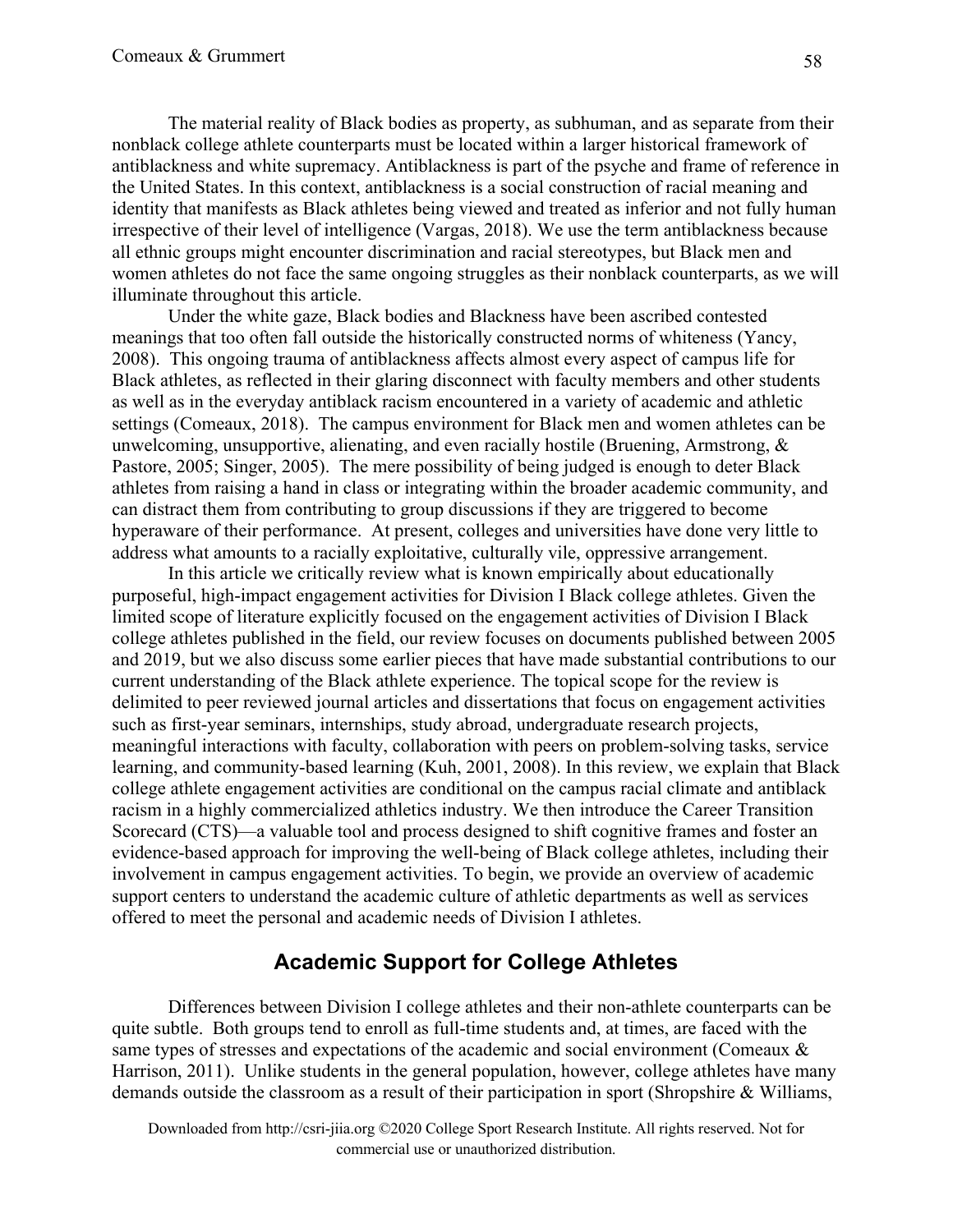2017). Within highly commercialized, big-time athletic departments, coaches expect a great deal of recruited athletes' time and energy for sport-related activities. These same students also endure mental fatigue, physical exhaustion, and nagging injuries, leaving considerably less time for academic obligations and other engagement activities (Eitzen, 2016).

In 1991, the NCAA implemented Bylaw 16.3.1.1, which mandated that NCAA member institutions provide general academic counseling, tutoring, and other academic services to all Division I athletes. These services were designed to enhance athletes' experiences, maintain their academic NCAA eligibility, and support other desirable educational outcomes. Practitioners in academic support centers for athletes offer specialized programs such as faculty– student mentoring and projects specific to study skills, time management, career counseling, and academic scheduling (Broughton & Neyer, 2001; Comeaux, 2010). The ultimate goal is to enable athletes to develop skills for academic, athletic, and personal growth and success.

Many big-time athletic departments have expanded to state-of-the-art academic facilities over the years and also hired more specialized personnel—such as life skills coordinators and academic coaches—to better address athletes' specific academic needs, to attract top recruits, and compete in the "athletic arms race" (Covell & Barr, 2010). These new facilities generally include a plethora of desktop computers in academic center laboratories for exclusive use by athletes to develop their academic talent. Yet while athletic programs are amassing the best academic resources for athletes and practitioners are employed to work closely with them and provide responsive intervention strategies that lead to positive gains in their development and learning, these efforts generally have been ineffective (Comeaux, 2015). Many academic support centers overemphasize merely keeping athletes eligible, which clearly creates a subculture of low academic expectations, thus reducing opportunities to maximize learning—for example, critical thinking and writing skills (Comeaux, 2015). The effects are evident in the dismal graduation rates of Black athletes in football and men's basketball (Harper, 2018).

The emphasis on maintaining player eligibility is largely shaped by a variety of externalities that include television networks and corporate sponsors. Economic and commercial interests in athletics create an organizational culture whereby academic goals and obligations of athletes are devalued or less of a priority among primarily white athletics stakeholders including coaches, athletic directors, conference commissioners, and corporate sponsors—who significantly benefit financially from this arrangement (Jayakumar & Comeaux, 2016). The NCAA and member schools support commercial policies that shape athletic department operations in ways that may or may not be consistent with the fundamental values and mission of U.S. higher education (Comeaux, 2019; Southall, Nagel, Amis, & Southall, 2008). For example, Brown (2011) reported that Division I men's and women's basketball players tend to miss the most classes during an athletic season—2.4 and 2.5 per week, respectively—largely due to coaches' demands and television networks' dictation of schedules and times for games.

Some studies have underscored the importance of a multifaceted approach to academic support for athletes (e.g., Cooper, 2016; Gaston-Gayles, 2003). In 2010, Comeaux explored the complex negotiations of first-year Division I football players' role identities in the context of a formal faculty–athlete mentor program. Using focus groups and pre- and post-test questionnaires, the study showed that the program had a positive influence on academic and future goals of first-year athletes, despite potential role conflicts. Specifically, the studied athlete participants, many of whom were Black, reported having more balanced academic and athletic identities by the end of their first year. Some were even more optimistic about their future trajectories, reporting a willingness to discuss career aspirations with faculty mentors while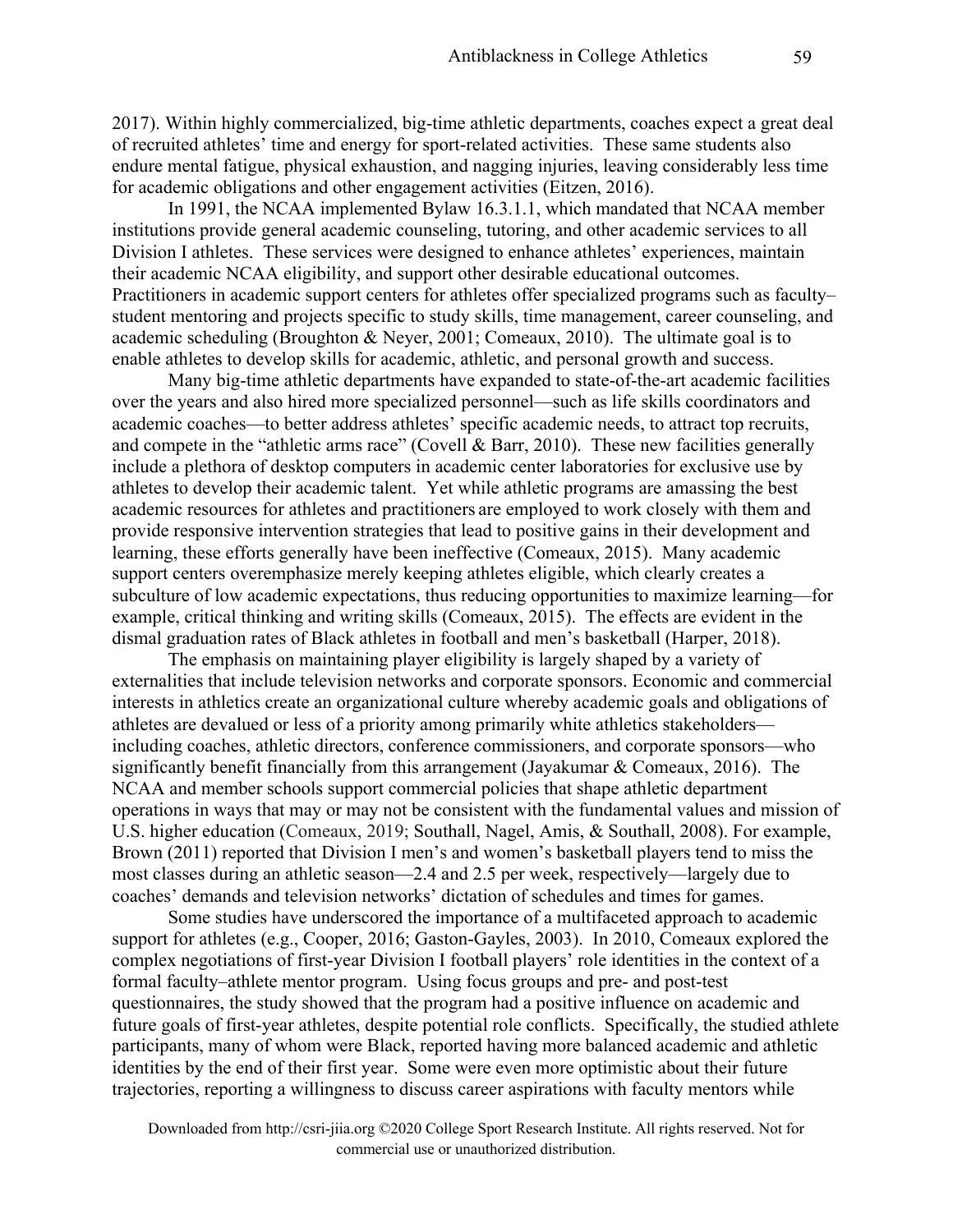receiving substantive mentor feedback. These findings illuminate the possibility that institutions have to counteract athletes' unique educational challenges early in the college years through purposeful activities such as a mentoring program.

Nonetheless, we know that under the robust structural arrangement of athletics, it is more challenging—and perhaps less likely—for athletes to fully engage in meaningful educational activities or to fully integrate into the larger campus community. The quality of athletes' experiences, including their academic engagement activities, is largely shaped by the campus racial climate and the increasing commercialism of intercollegiate sports (e.g., Clotfelter, 2011; Comeaux, 2017, 2018; Gurney, Lopiano, & Zimbalist, 2017; Nocera & Strauss, 2016).

# **Engagement in the Academic Experience**

Scholars have produced a small but growing body of empirical research on the academic engagement of college athletes. These studies have examined the environments of current athletes, specifically how these individuals engage with various members of the campus community. In this section, we review the related literature as it pertains to Black athletes on college campuses within a multibillion**-**dollar commercial industry. We focus explicitly on career transitions because they are largely influenced by the quality of student participation in educationally purposeful engagement activities.

## *Engagement Activities of Black Athletes*

Studies have suggested that differences in students' academic performance are influenced by college environmental characteristics, such as educationally purposeful engagement activities (Gayles & Hu, 2009; Hu & Kuh, 2003; National Survey of Student Engagement, 2009; Pascarella & Terenzini, 2005; Umbach, Palmer, Kuh, & Hannah, 2006). Dating back more than three decades, Chickering and Gamson (1987) proposed seven principles of good practice associated with student engagement in undergraduate education: student–faculty interaction, task orientation, cooperation among students, opportunities for communication, active learning, respect for diverse talent and ways of learning, and prompt feedback. Subsequent studies have pointed to the important role that these and similar engagement activities have on a range of college outcomes for students (Pascarella & Terenzini, 2005; Pike, Kuh, & McCormick, 2011).

There is little extant research on the specific purposeful engagement activities of Black students who participate in intercollegiate athletics, and no direct studies on antiblackness. We do know that, compared to non-revenue athletes, revenue athletes—who are disproportionately Black—have lower levels of interaction with students other than teammates (Gayles & Hu, 2009). In addition, Comeaux and Harrison (2006), using data from the Cooperative Institutional Research Program, discovered differences between Division I white and Black athletes in their various forms of interaction with faculty members. Faculty who provided assistance in achieving professional goals and help with study skills were positively associated with white athletes' academic success, whereas these same variables were not significant for Black athletes. More recently, studies have explored the international educational experiences of Division I Black college athletes (Walker, 2018; Walker, Harrison, & Bennett, 2019). For example, in a phenomenological study, Walker (2018) examined the experiences of 20 Division I Black athletes who participated in a study abroad enrichment program. The author found in part that international education experiences enhanced the process of their identity development.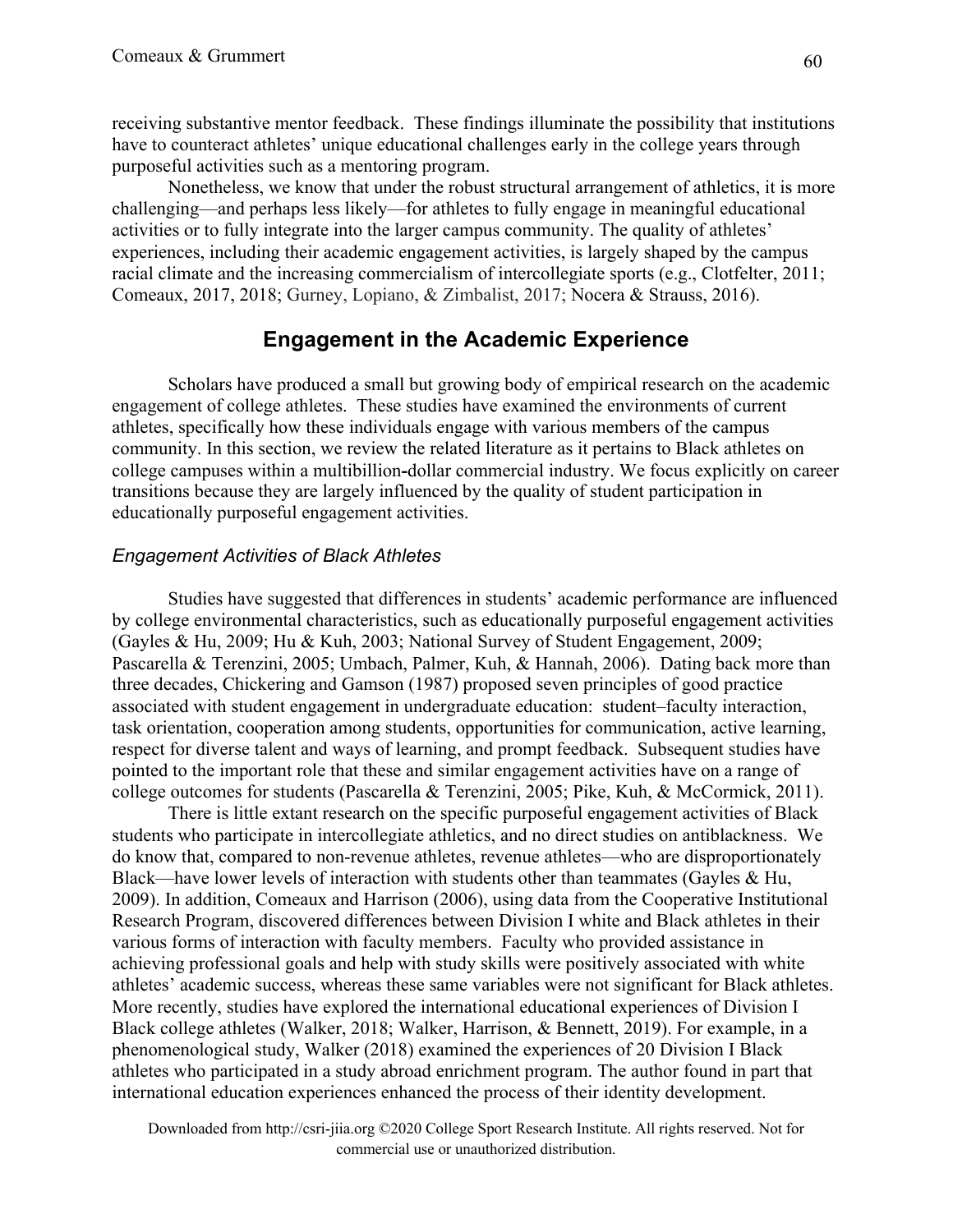Research related to the effects of academic engagement activities on the career transitions of college athletes has been thin. In a qualitative interview study, Riley (2015) explored how former Division I Black football players viewed the influence of participation in high-impact engagement activities during college—including internships, first-year seminars, interaction with faculty, undergraduate research, and writing-intensive courses—on their career transitions. Participants varied in their views on campus activities, and some were aware of the educational benefits of purposeful engagement activities on the quality of their career transitions. Nevertheless, they would have preferred more support and guidance from coaches and academic personnel. All of the study participants also reported they were limited in their engagement activities because of time constraints as a result of tremendous sport and coaching demands in a highly commercialized enterprise.

In sum, studies have documented, albeit conditional on sport demands and expectations as well as the campus climate, the relationship between educationally purposeful engagement activities and academic success for college athletes (Gayles & Hu, 2009a; Umbach et al., 2006). The degree to which athletes interact with faculty members will increase the likelihood of academic success, and these interactions may vary by athletes' race (Comeaux & Harrison, 2007; Gayles & Hu, 2009). As well, career transition is a dynamic and complex process. Riley (2015) used participant interviews to document the structural impediments that make it more challenging for Black athletes to fully engage in meaningful educational activities and to enhance the quality of school-to-career transitions. For many campus stakeholders, the Black body has been and continues to be a site of contestation for the white imaginary between the inferior intellectual and the elite athlete (Comeaux, 2018). Thus, in the next section, we discuss the ways antiblack logic and oppressive systems reduce opportunities for Black athletes to fully engage in high-impact engagement activities and to maximize both their learning during college and their postgraduation outcomes.

#### *Centering Antiblackness: Black Athletes as Property*

As described by Saidiya Hartman and Christina Sharpe, we are living in the "afterlife of slavery" (Hartman, 2007, p. 6) or "in the wake" (Sharpe, 2016, p. 1). More precisely, the core concepts that slavery was founded on have never been eradicated from social life—they have merely been reinscribed into other forms of systematized subjugation that ultimately rely on Black suffering and death as normative processes (Hartman, 1997; Sharpe, 2016; Vargas & James, 2012; Wilderson, 2016). For example, scholars have located this within systems and health outcomes such as access to food, death by preventable disease, education, policing, imprisonment, and housing segregation, among others (Anderson, 2017; Vargas, 2018; Vargas & James, 2012).

Within higher education, antiblackness permeates both policy and social interactions. Dumas (2016) provided an analysis of school desegregation and brought attention to how a denial of antiblackness in educational policy research has influenced current discourses of diversity and inclusion within higher education. In this discourse, institutions celebrate racial diversity and inclusiveness that are ironically earned by excluding Black students and enrolling more nonblack students of color; this ultimately reveals how antiblackness is a foundational logic that impacts what is considered a "diverse" student body (Dumas, 2016). Stewart (2019) presented a similar analysis and critique of higher education student affairs programs. Despite espoused values of social justice in these programs, faculty and administrators consistently enact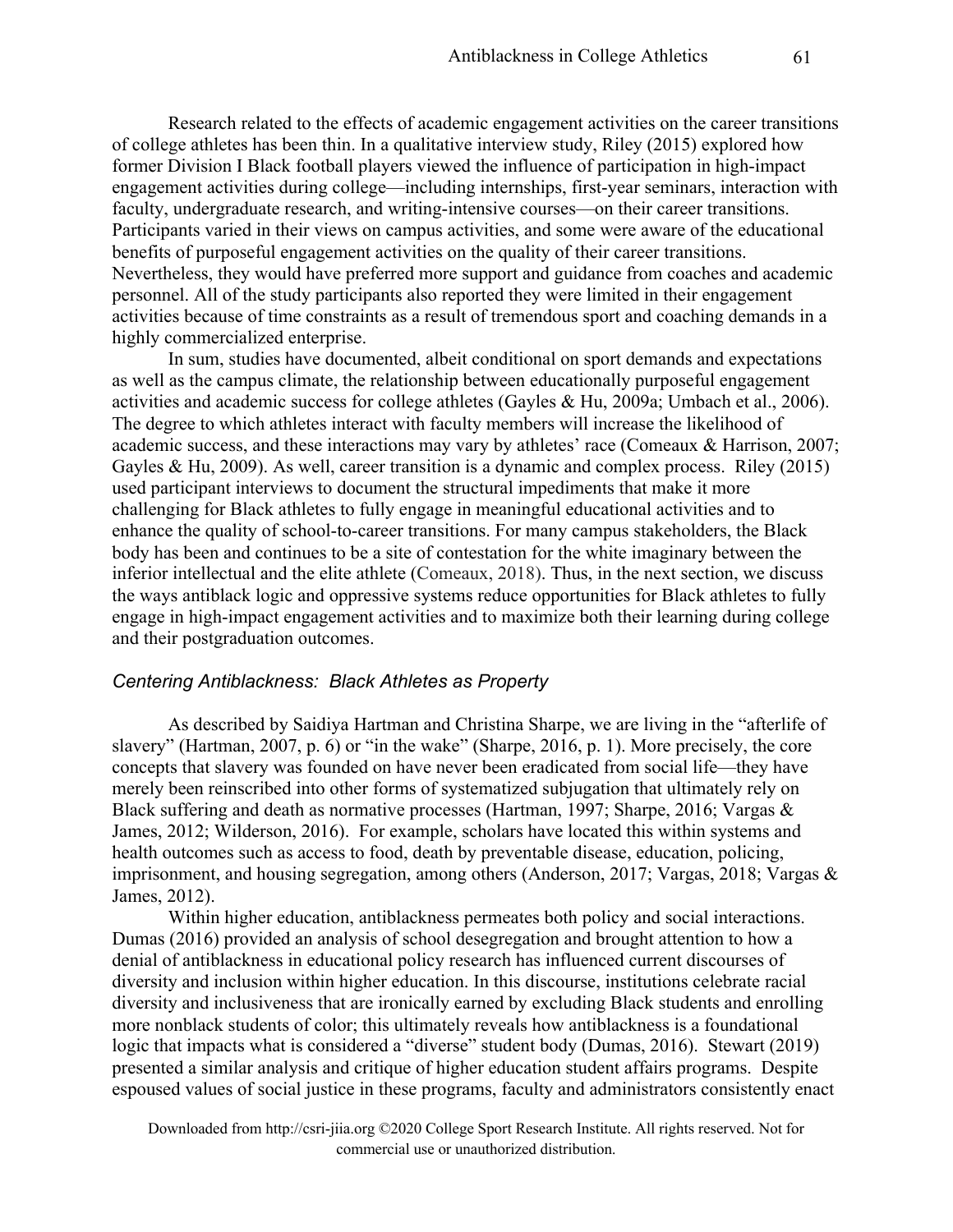multiple, intersecting forms violence toward Black students, furthering a disregard for their humanity. As such, it is important to connect Black athlete experiences of racism to historical and ongoing projects of oppression rooted in antiblackness.

Hawkins (2013) paralleled the current structure of college athletics to slavery, highlighting how it recreates a racist exploitative system using predominantly Black men to generate revenue. Further, Dancy, Edwards, and Davis (2018) asserted that the equating of Blackness with property has never been eradicated from white imagination, structures, or society. Rather, it has shifted and is seen in various sectors of society—including college athletics. Universities moved from relying on enslaved Black labor to build and maintain institutions to relying on predominantly Black athletes to generate revenue and promote the university under the guise of amateurism (Dancy et al., 2018). The hostile conditions, undercompensated labor, insufficient opportunities to maximize learning, and toll on Black athletes' bodies and psyche reinforce the idea that these students are the property of the university; thus, the Black college athlete is yet another tool to extract revenue for the white capitalistic enterprise (Gayles et al., 2018; Hawkins, 2013).

As evidenced by the disparity in graduation rates between Black male athletes and the rest of the student body, institutional priorities are clear: Athletic administrations are largely preoccupied with maintaining athlete eligibility rather than fostering educational success (Harper, 2018). The subsequent athlete socialization processes prevent Black athletes from fully engaging on campus, leading to disparate academic outcomes (Gayles et al., 2018; Jayakumar & Comeaux, 2016). For example, Shulman and Bowen (2001) examined athletes' experiences at 30 mostly selective private colleges and universities in the United States. They found that Division I athletes tended to underperform academically, and this underperformance was more pronounced for those who played football or basketball—namely, Black athletes. Black athletes in particular are more likely to repeat classes and be placed on academic probation (Upthegrove, Roscigno, & Charles, 1999). Relatedly, studies have found that Division I college athletes, largely those in revenue sports, become increasingly disengaged from their academics due to the commercialized nature of college athletics and the priorities of their coaches (Adler & Adler, 1991; Owens, 2015). Other studies have revealed that grades for revenue athletes are lower during their sports' respective seasons, suggesting that sport demands contribute to undesirable educational outcomes (Maloney & McCormick, 1993).

In addition to a lack of adequate support to facilitate their academic success, Black men and women athletes tend to perceive the campus racial climate as hostile (Bruening et al., 2005; Comeaux, 2018; Singer, 2005). Through document analysis and interviews, Bruening and colleagues (2005) examined the collective experiences of 12 Division I African American women athletes at a large Midwestern university. They discovered that the mass media, coaches, athletic administrators, and other athletes played a role in virtually ignoring their experiences and concerns. Further, Singer (2005), using critical race theory as an analytical lens, examined four African American male football players at predominantly white Division I institutions to understand the potential impact of antiblack racism on the quality of their college experience. Through focus groups and in-depth interviews, Singer discovered that these African American participants believed they were treated differently than their white counterparts in the scheduling of classes, random drug tests, and consequences for poor behavior off the field that could be detrimental to the team.

Interactions within teams themselves are also reflective of, and reproduce, antiblackness rather than healthy, humanizing interactions. For example, in Beamon's (2014) study of former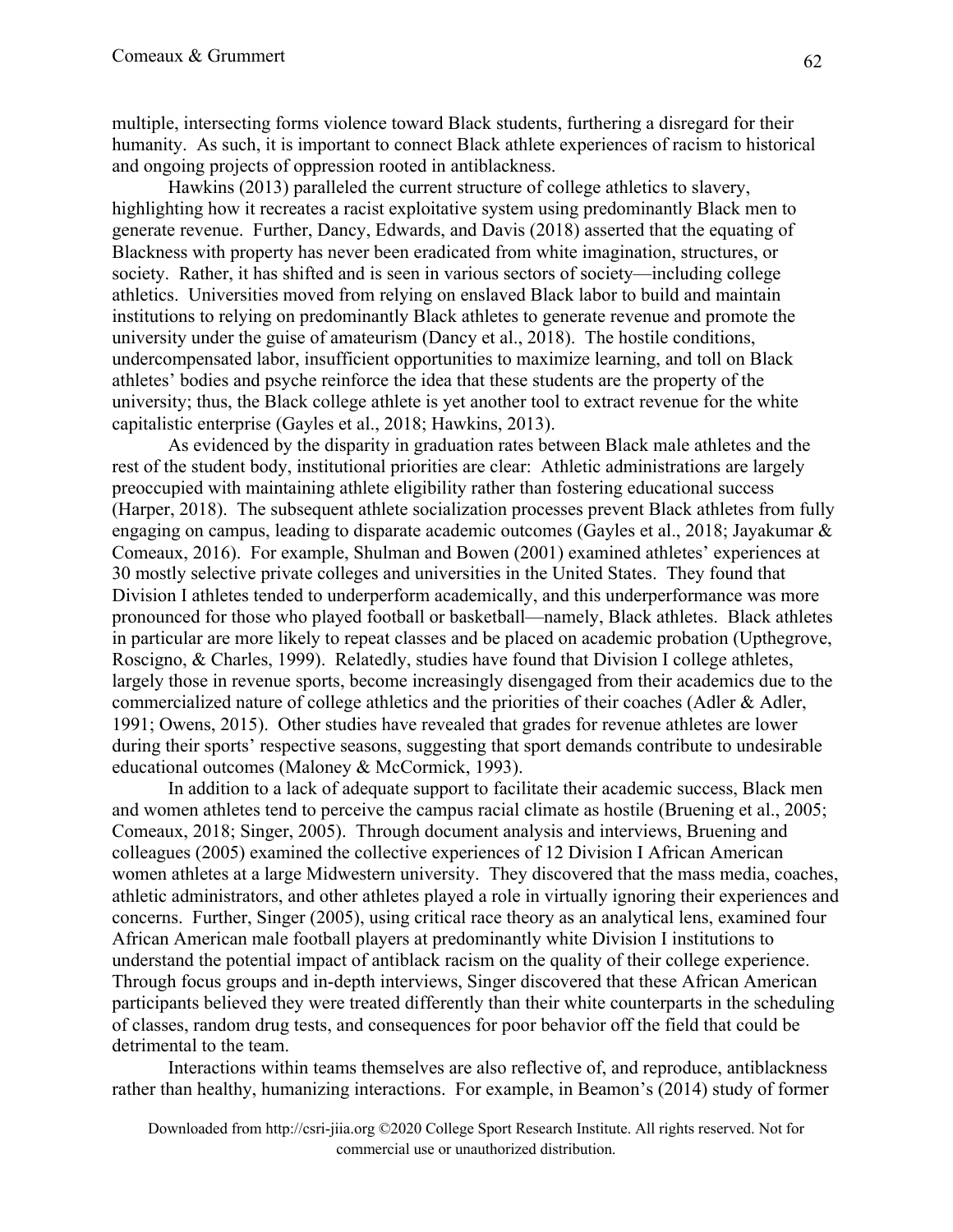football and male basketball players, 15 out of 20 participants rejected the notion that sport brought teammates together, and instead explained that their teams were segregated by race. More recently, Hextrum's (2019) study of gender and race reproduction within track and field and rowing teams at an NCAA Division I school found that several Black athletes were subjected to racist stereotypes, microaggressions, and racist nicknames by their coaches and teammates. For instance, this took the form of track coaches policing a confident Black student's behavior, in which his demeanor was deemed too aggressive. Further, Black women participants recalled experiences with white teammates asserting that they were in a "bad mood," thus reproducing gendered, racist ideologies (Hextrum, 2019, p. 10).

These findings echo previous experiences Black women and Black queer women have reported of hostile team and campus climates (Bernhard, 2014; Bruening et al., 2005; Foster, 2003; Melton & Cunningham, 2012). Black women athletes have reported being silenced and policed within athletic departments while also being hypersexualized by coaches, administrators, and members of men's teams (Bruening et al., 2005; Foster, 2003). In a case study of a Division I women's basketball team, five Black women participants talked about both the hypervisibility and invisibility they felt on campus; each participant commented on the lack of racial diversity within the athletic department and on campus and how this contributed to feelings of isolation on their team and on campus (Bernhard, 2014).

Research on the experiences of queer Black women in sport reveal overlapping experiences of isolation and constant threats. For example, in a study of queer women-of-color athletes, a Black woman described being threatened by a resentful teammate who planned to out her to her parents; a coach threatened to out a different Black woman to her parents as a punishment for low grades (Melton & Cunningham, 2012). Across participants, the hostile environments they endured led many to hide their sexual identities from teammates and coaches to avoid further discrimination and hate, and they relied on other Black women for support within the team (Melton & Cunningham, 2012). This is consistent with Foster's (2003) findings that Black women are hypersurveilled and controlled within athletic departments, and that resistance to these conditions is often met with new terrorizing threats from athletic administrations.

Lastly, the disregard for Black athletes' lives is most overtly evident through the deaths of Black college football players over the years. In the last two decades, Teg Agu, Ereck Plancher, Braeden Bradforth, and Jordan McNair, among others, lost their lives during practice due to overexertion, heat stroke, and abusive conditions (Hruby, 2018). In each instance, coaches and administrators were complicit in creating an environment with little regard for athlete well-being, with the most devastating outcomes affecting Black men. Indeed, Black men who participate in athletics are largely positioned outside of the dominant norms, rendering them structurally vulnerable to abuse, neglect, and exploitation (Comeaux, 2018).

The discrepancies in graduation rates, the concentration of Black athletes in athletics and specifically in revenue-generating sports—as opposed to in the general student body, and the unhealthy isolating climate shed light on the larger exploitative system that is driven by antiblack logics of fungibility and disposability (Comeaux, 2018). It is imperative that scholars and athletic practitioners examine the ways in which college sport is reflective of a global antiblack orientation in order to guide institutional change. In light of all this, it is clear that practitioners in academic support centers will have to forge more responsive approaches to address the needs of Black college athletes. This approach must include fresh and creative ways of thinking about the root causes of their inequitable experiences and outcomes. As a starting point, practitioners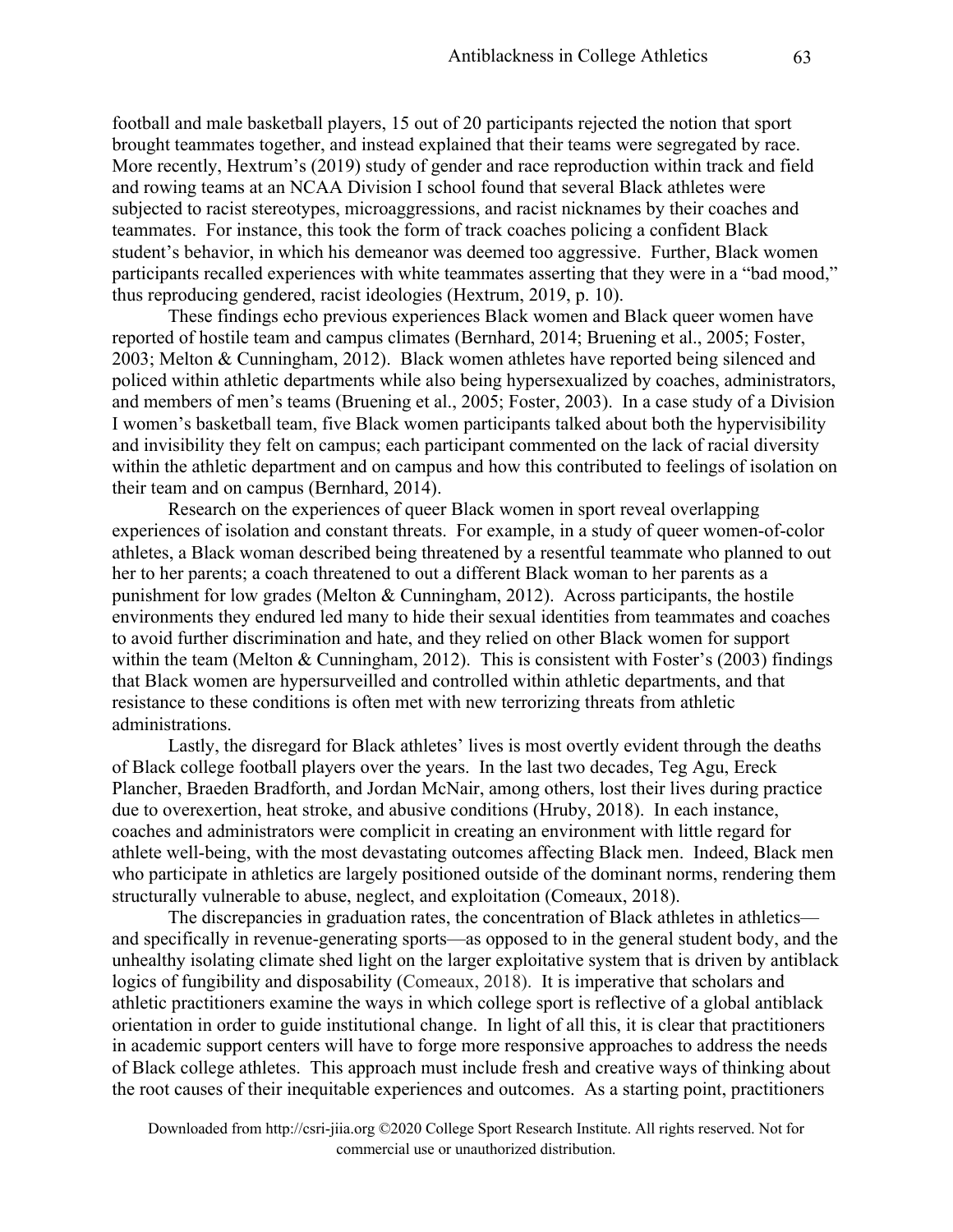must shift from a deficit frame to an anti-deficit, anti-racist, data-driven frame, and organizational problems must be understood in radically different ways (Comeaux, 2015). Moreover, practitioners must be willing to ask honest questions about the Black college athlete experience. But how can practitioners and other athletic leaders begin to shift their frames to better understand how racialized structures impede the quality of Black athletes' campus engagement and school-to-career transitions?

In the next section we discuss an alternative methodology, the Career Transition Scorecard (CTS), which is designed to engage practitioners in collaborative inquiry so that they can more thoroughly understand the Black college athlete experience. This approach by no means serves as an all-inclusive corrective to the antiblackness that permeates higher education and college athletics. Rather, the CTS is a hands-on mechanism for athletic departments to address antiblack racism within their policies and practices. It is a tool and process through which practitioners can better guide their decisions and evaluate the cumulative effects of organizational actions so as not to enact layered forms of violence through everyday administrative practices.

# **Framework of the Career Transition Scorecard for Athletes**

One possible approach to shifting cognitive frames—also known as "frames of reference," "schemata," and "orientations"—among practitioners is the Career Transition Scorecard (CTS). The CTS and its methodological approach, rooted in the Diversity Scorecard (Bensimon, Polkinghorne, Bauman, & Vallejo, 2004), focus on assessments of the athletic department climate and student outcomes. It is an equity-minded and action-oriented approach to accountability and change. Comeaux (2013) designed the CTS for practitioners and other campus leaders to better interrogate the problems of learning systems and to challenge objectives, assumptions, practices, policies, and norms of a given organization. Overall, the CTS aims to create a culture of evidence to support student performance and to shift the cognitive frames of practitioners.

### *Investigatory Process*

The CTS investigatory process is conducted by an evidence team of participating practitioners and researchers. A climate survey is administered to participating athletes, and data are used to increase awareness of existing problems and strengths, understand and recognize inequalities, promote critical thinking, and challenge underlying cognitive frames and intrinsic biases within the athletic department. This approach is designed to influence experiences and intended outcomes for athletes across race/ethnicity, gender, and type of sport, and to enhance the quality of athletes' school-to-career transitions. Thus, the CTS generally aims to bring about change at the individual and organizational levels.

The CTS employs the practitioner-as-researcher model as an alternative methodology of knowledge production (Bensimon et al., 2004). That is, practitioners within a support center for athletes become researchers, and an outside researcher takes on the role of facilitator. In this model, the facilitator determines the conceptual framework and research agenda, but the practitioner-researchers conduct the actual research and likewise assume responsibility for working closely with the facilitator to compile, analyze, and interpret existing survey data and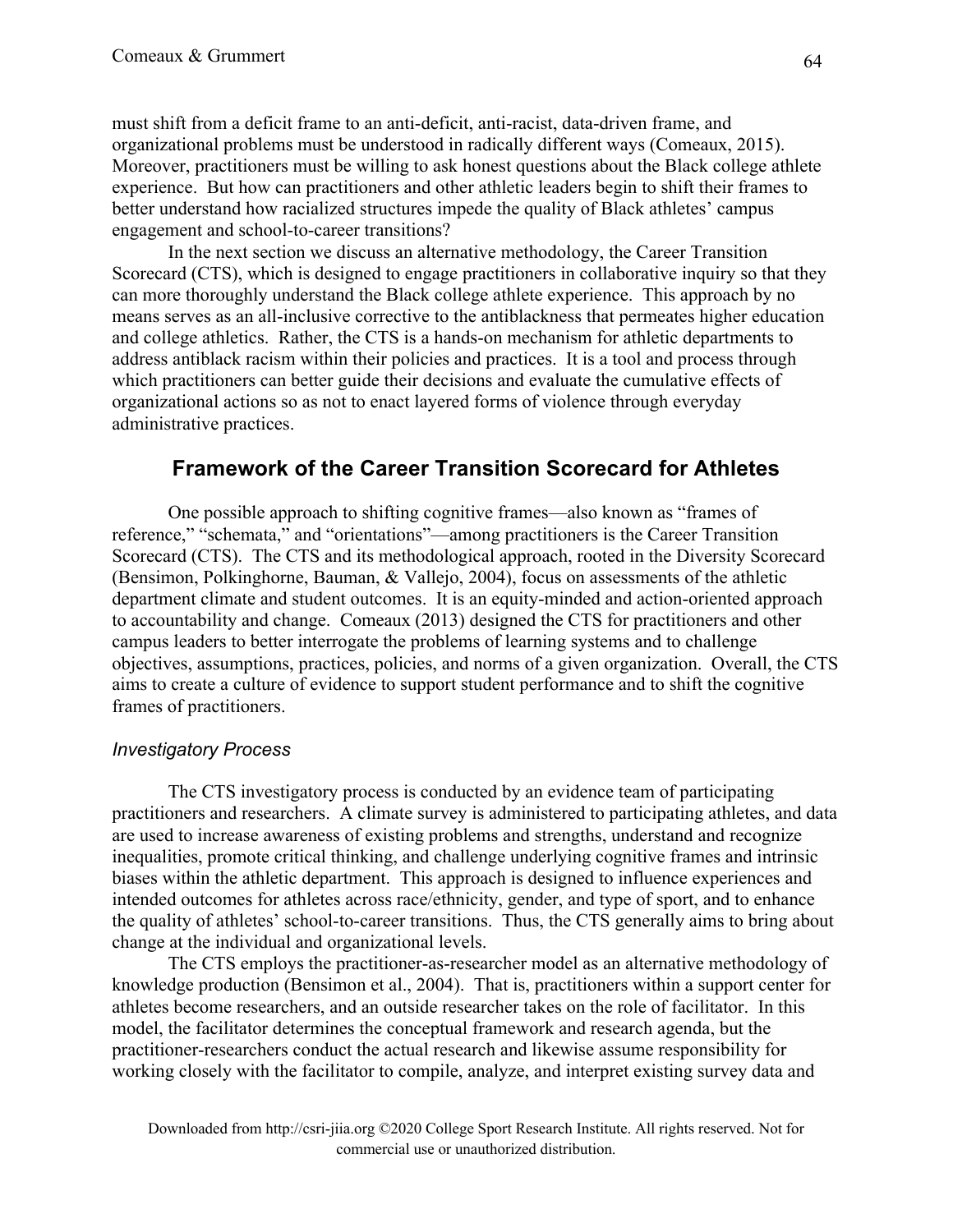CTS data on the athlete experience and to develop and implement intervention strategies or concrete plans of action.

It is also the responsibility of the practitioner-researchers to maintain existing data on the athlete experience. For example, athlete participants provide feedback through journal writing and storytelling about their experiences under each selected performance perspective. This allows the evidence team to assess how athletic department professionals perform in facilitating quality career transitions of athletes across race/ethnicity, gender, and type of sport. Overall, this approach provides opportunities for practitioners in support centers to actively construct their own knowledge and ideas within their own organizational context, examine their own racialized assumptions, practices, and stereotypes about Black athletes and other marginalized groups, and provide new awareness and new knowledge of issues affecting these groups. Likewise, the practitioner-researchers maintain existing data on the college athlete experience to produce a collaborative culture of evidence that champions the use of evidence-based practices within the participating athletic department. When practitioners are engaged in the kind of research that influences their practices and decision making, they are more likely to be fully aware of the types and magnitude of academic and personal issues that athletes encounter, and they are more likely to respond in meaningful, supportive, engaging ways (Comeaux, 2015).

#### *The Scorecard*

The CTS includes a climate survey administered online to all college athletes in participating athletic departments. It also comprises five "performance perspectives" that are fundamental to achieving quality school-to-career transitions in order to assess department performance: access, retention, institutional receptivity, excellence, and engagement. Each of these perspectives uses baseline disaggregated data, targets a measurable improvement, and then defines a quality career transition. Figure 1 provides a visual representation of the CTS with the five perspectives and the indicators developed for participating athletic departments. Measures are defined as indicators that highlight areas of equity or inequities of school-to-career transitions or educational outcomes for athletes. Baselines are the current status of the measures. Target improvements are the progress made to advance equity and enhance quality school-to-career transitions. Quality career transition is the point at which there are baseline improvements on multiple measures.

The access perspective might assess the distribution of athletes in certain majors and programs (e.g., engineering, computer science) as well as access to internship opportunities, which can influence intended outcomes (see Kuh, 2008). This perspective might also address such questions as: Do athletes have access to professional and graduate schools? Do athletes have access to campus resources such as diversity workshops? The retention perspective might focus on the completion rates and levels of success in basic skills courses among athletes, addressing questions like: What are the retention rates of athletes by program? What are the retention rate of athletes in, for example, competitive engineering and computer science programs? Under institutional receptivity, athletic departments might use existing data to answer questions about the extent to which coaches and administrators reflect the diversity of the athletes they recruit (see Comeaux & Fuentes, 2015). The department might also focus on the organizational culture and climate (Jayakumar & Comeaux, 2016), using empirical data collected from the climate survey and CTS framework.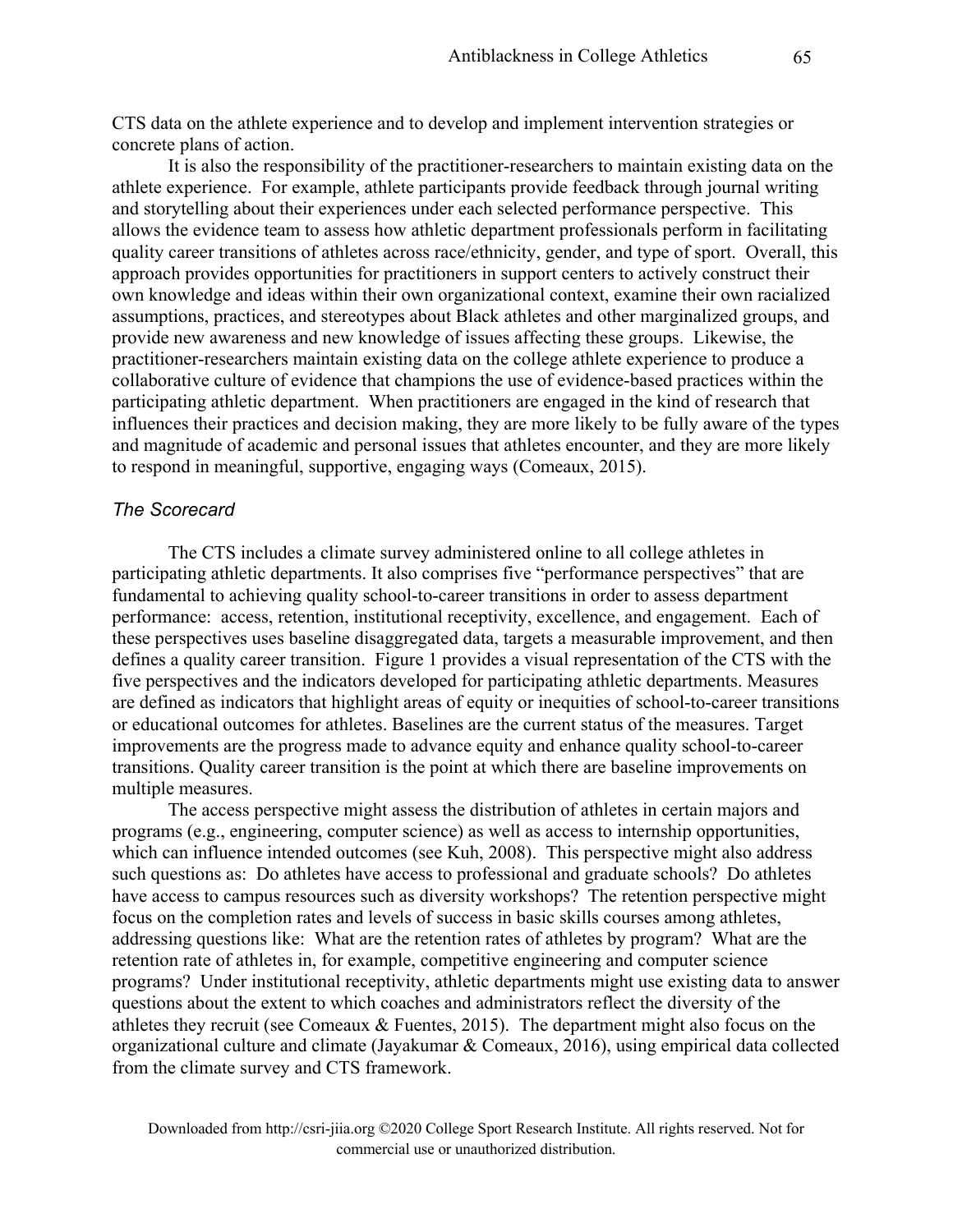## *Figure 1.*

An illustration of the five performance perspectives of the Career Transition Scorecard for athletes.



## **Within the Framework of the Five Performance Perspectives, Disaggregate Data by Race/Ethnicity, Gender, and Sport**

- **ACCESS:** majors; departments/schools; internships; graduate and professional schools
- **RETENTION:** course-taking patterns; degree-completion rate
- **INSTITUTIONAL RECEPTIVITY:** diversity of coaches, staff, and administrators; organizational climate and culture
- **EXCELLENCE:** course grades; GPA; academic honors and awards; postgraduation career placement
- **ENGAGEMENT:** interaction with faculty and non-athlete peers; cross-racial interaction; study groups; writing groups; study abroad; clubs and organizations; internships; tutorial sessions; volunteerism; internships

The excellence/high achievement perspective might examine existing data that provide answers to questions about athlete success in high-demand, competitive undergraduate programs of study, their post-graduation career placement, and the types and magnitude of academic honors and awards they have received. This perspective might address such questions as: What are the comparative completion rates of athletes by race/ethnicity, gender, and type of sport? What percentage of athletes graduated with a 3.0 GPA or higher? What percentage of athletes in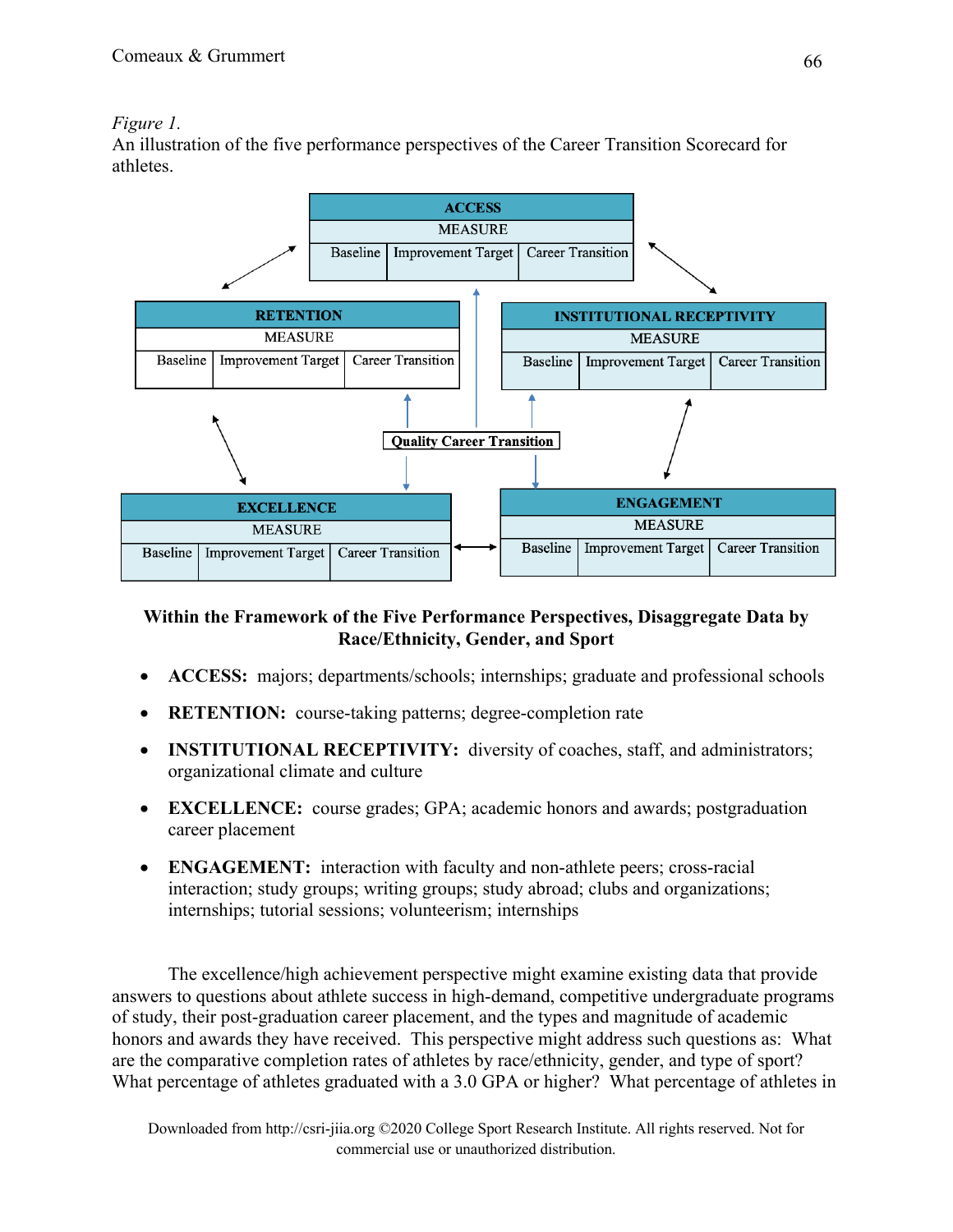each race/ethnicity, gender, and type of sport transitioned to high-demand or high-paying career opportunities?

Lastly, the engagement perspective can bring attention to the kinds of high-impact engagement activities athletes take part in, including meaningful interactions with faculty and students other than teammates (Gayles & Hu, 2009). With a better understanding of the frequency and quality of athletes' interactions with faculty, for example, practitioners would be more likely and better able to implement concrete plans of action (e.g., establish a faculty– student mentor program) that could lead to positive gains in learning (Comeaux, 2010).

Athletic departments might have different needs, expectations, and interests within the CTS framework, perhaps in part based on the results of their climate survey, and they might select specific performance perspectives on which to focus. As such, the CTS team works collectively to examine data from the climate survey and other sources on the five performance perspectives. Then, based on this examination, they create an individualized version of the CTS that includes measures such as athletes' participation in purposeful engagement activities, their enrollment in competitive majors, the academic honors and awards they receive, or the racial and ethnic composition of athletic department personnel in comparison to the athlete population.

In all of this inquiry, it is essential that the CTS evidence team explore how athletes' performance on all of these aspects varies by subgroup (i.e., race/ethnicity, gender, and type of sport). Given the issues discussed above, the CTS is especially important for Black athletes. Through the ongoing process of completing the CTS and examining data disaggregated by subgroups, practitioners essentially become knowledge *makers* rather than merely knowledge *users*. In so doing, they have the opportunity to shift their cognitive frames and more precisely learn to think from an anti-deficit, data-driven standpoint.

#### *Effectiveness of the Career Transition Scorecard for Athletes*

In athletic departments that use the CTS framework, practitioners have already observed shifts to their cognitive frames, including becoming more equity minded when analyzing disaggregated student data. Handwritten field notes, semi-structured interviews, and reviews of individualized versions of the CTS are ongoing at participating athletic departments. In one athletic department where the CTS was implemented, members of the team appreciated that the framework heightened critical awareness about campus socialization patterns of athletes by providing statistical evidence. They were somewhat disturbed to discover clear patterns of inequalities and to learn that many athletes were less likely to participate in high-impact engagement activities, such as internships and campus workshop series. These preliminary findings have triggered reflection, discussion, and information sharing among the evidence team about ways to understand, interpret, and critically evaluate this pattern.

The long-term intent is for the evidence team to be evidence monitors, keeping tabs on patterns and conditions of college athletes linked to their established CTS benchmarks while developing and implementing concrete intervention strategies based on available evidence, disaggregated by race/ethnicity, gender, and type of sport. When asked to comment on this collaborative process of examining CTS data, one member of the evidence team said, "I've learned a great deal early on, simply by disaggregating data by race.…I feel like I'm closer to the actual problems, and our team can begin to address them directly."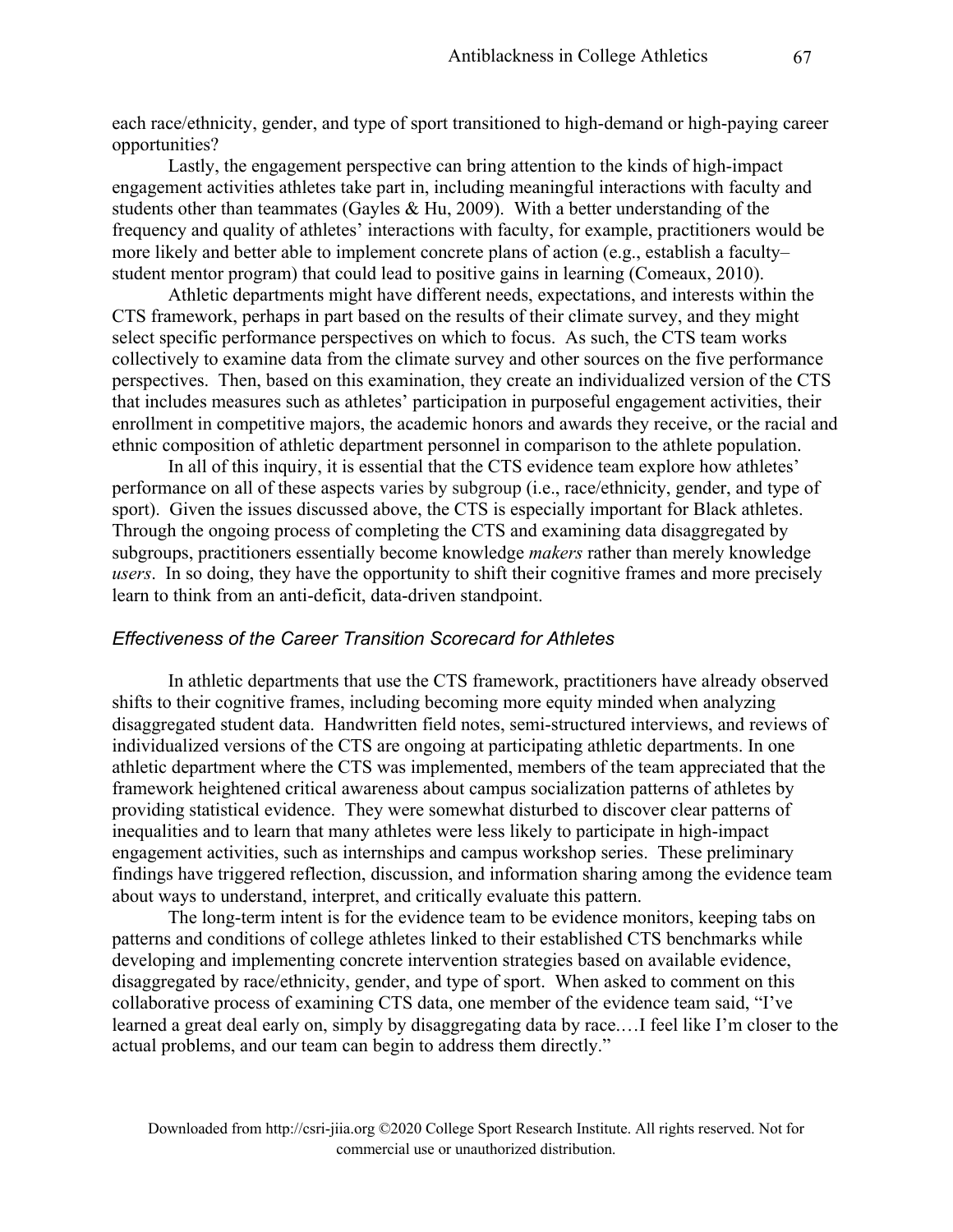#### **Conclusion**

This article was meant to review empirical research on the benefits of educationally sound engagement activities for Division I Black athletes, while highlighting their suffering and the ontological conditions of Blackness. It was also designed to introduce practitioners and campus leaders to the Career Transition Scorecard—a tool and process that can help practitioners understand their own blind spots, racial stereotypes, microaggressions, and patterns of racial exclusion. As well, the CTS can help practitioners see how race shapes their own views as well as opportunities for Black students who participate in athletics, and ultimately shift their frames of understanding (and interrupt and replace restrictive frames). While shifting the cognitive frames of practitioners in support centers is not sufficient to address antiblack structures and oppressive systems in higher education, it is a necessary precondition toward improving the campus experiences of Black athletes. An anti-deficit, data-driven approach like the CTS can increase critical awareness of strengths and problem areas in athletic departments and bring to light inequalities among athletes across race/ethnicity, gender, and type of sport.

Higher education practitioners and leaders face tremendous pressure to improve their academic production, even in the face of the centrality of commercialism in college athletics. It seems apparent that the quality of Black athletes' educational experiences will be shaped to a significant degree by the vision, knowledge, and competencies of those providing leadership in the multibillion-dollar athletic enterprise. NCAA schools must devote themselves to racial justice education in order to create more equitable experiences and subsequent outcomes for college athletes. The CTS, as outlined above, is a useful approach to broadening how we define and measure academic success and improving the quality of athletes' educational experiences, including Black athletes' participation in high-impact engagement activities.

#### **References**

- Adler, P., & Adler, P. A. (1991). *Backboards and blackboards*: *College athletes and role engulfment*. New York, NY: Columbia University Press.
- Anderson, S. (2017). *Black food matters: Surviving anti-Blackness and food insecurity in Washington, DC* (Doctoral dissertation). University of Texas at Austin. Retrieved from https://repositories.lib.utexas.edu/bitstream/handle/2152/68741/ANDERSON-DISSERTATION-2017.pdf?sequence=1&isAllowed=y
- Beamon, K. (2014). Racism and stereotyping on campus: Experiences of African American male student-athletes. *The Journal of Negro Education*, *83*, 121–134. doi:10.7709/jnegroeducation.83.2.0121
- Bensimon, E. M., Polkinghorne, D. E., Bauman, G., & Vallejo, E. (2004). Doing research that makes a difference. *The Journal of Higher Education, 75*, 104–126. doi:10.1353/jhe.2003.0048
- Bernhard, L. M. (2014). "Nowhere for me to go": Black female student-athlete experiences on a predominantly White campus. *Journal for the Study of Sports and Athletes in Education*, *8*, 67–76.
- Broughton, E., & Neyer, M. (2001). Advising and counseling student athletes. *New Directions for Student Services*, *2001*(93), 47–53.
	- Downloaded from http://csri-jiia.org ©2020 College Sport Research Institute. All rights reserved. Not for commercial use or unauthorized distribution.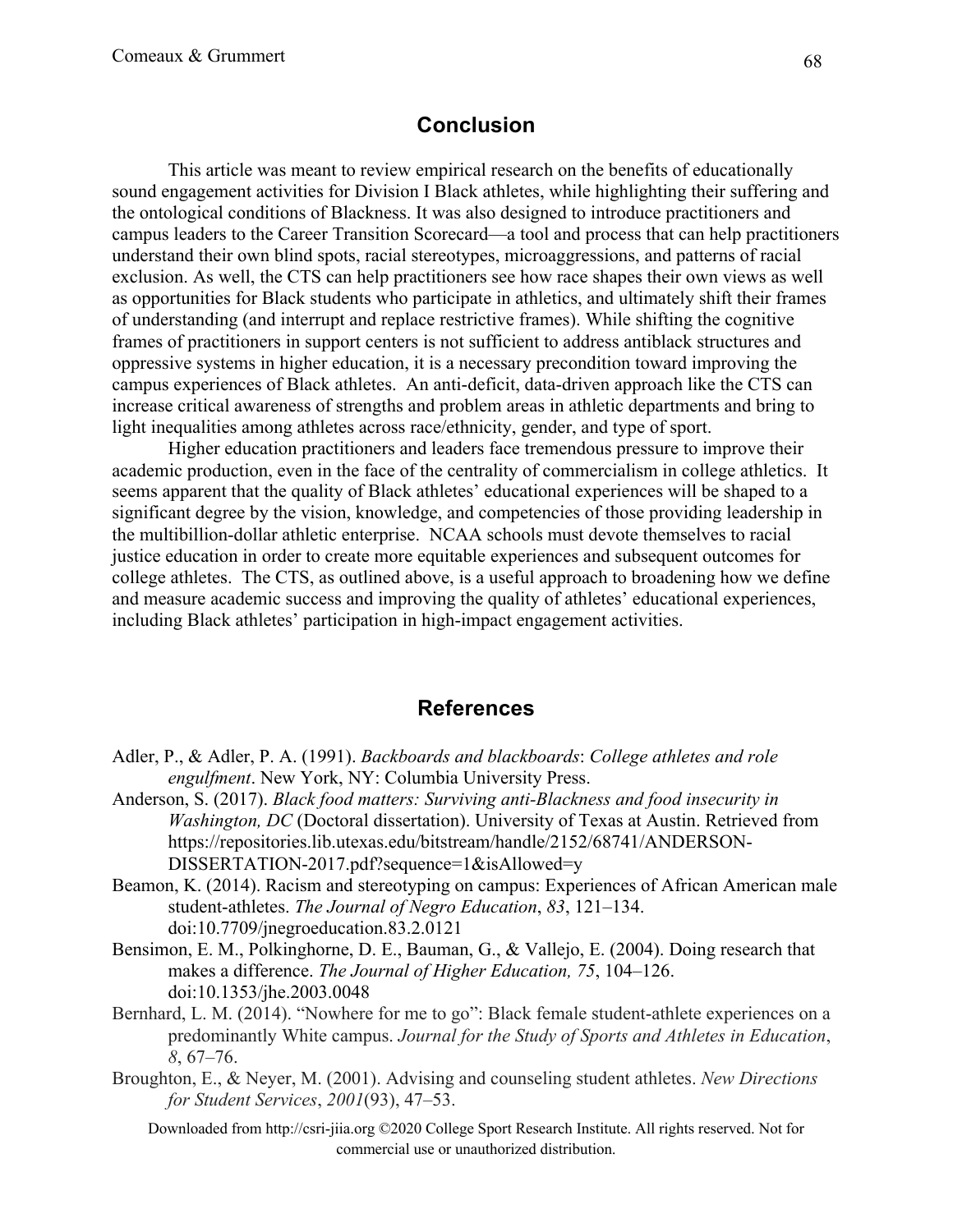Brown, G. (2011). *Second GOALS study emphasizes coach influence.* Indianapolis, IN: NCAA. Retrieved from

http://www.ncaa.org/wps/wcm/connect/public/NCAA/Resources/Latest+News/2011/Janu ary/Second+GOALS+study+emphasizes+coach+influence

- Bruening, J., Armstrong, K., & Pastore, D. (2005). Listening to the voices: The experiences of African American female athletes. *Research Quarterly for Exercise and Sport*, *76*, 82– 100. https://doi.org/10.1080/02701367.2005.10599264
- Chickering, A. W., & Gamson, Z. F. (1987). Seven principles for good practice in undergraduate education. *AAHE Bulletin*, *39*(7), 3–7.
- Clotfelter, C. T. (2011). *Big-time sports in American universities*. New York, NY: Cambridge University Press.
- Comeaux, E. (2010). Mentoring as an intervention strategy: Toward a (re)negotiation of firstyear student-athlete role identities. *Journal for the Study of Sports and Athletes in Education, 4*, 257–275. https://doi.org/10.1179/ssa.2010.4.3.257
- Comeaux, E. (2013). Rethinking academic reform and encouraging organizational innovation: Implications for stakeholder management in college sports. *Innovative Higher Education, 38*, 281–293. https://doi.org/10.1007/s10755-012-9240-1
- Comeaux, E. (2015). Organizational learning in athletic departments: Toward an anti-deficit and data-driven approach to academic support for Division I athletes. In E. Comeaux (Ed.), *Making the connection: Data-informed practices in academic support centers for college athletes* (pp. 1–16). Charlotte, NC: Information Age.
- Comeaux, E. (Ed.). (2017). *College athletes' rights and well-being: Critical perspectives on policy and practice*. Baltimore, MD: Johns Hopkins University Press.
- Comeaux, E. (2018). Stereotypes, control, hyper‐surveillance, and disposability of NCAA Division I Black male athletes. *New Directions for Student Services*, *2018*(163), 33–42.
- Comeaux, E. (2019). Toward a more critical understanding of the experiences of Division I college athletes. *Higher Education: Handbook of Theory and Research: Volume 35*, 1-53.
- Comeaux, E., & Fuentes, M. V. (2015). Cross-racial interaction of Division I athletes: An examination of the campus climate for diversity. In E. Comeaux (Ed.), *Introduction to intercollegiate athletics* (pp. 179–192). Baltimore, MD: Johns Hopkins University Press.
- Comeaux, E., & Harrison, C. K. (2007). Faculty and male student-athletes in American higher education: Racial differences in the environmental predictors of academic achievement. *Race Ethnicity and Education*, *10*, 199–214. https://doi.org/10.1080/13613320701330726
- Comeaux, E., & Harrison, C. K. (2011). A conceptual model of academic success for studentathletes. *Educational Researcher, 40*, 235–245. doi: 10.3102/0013189X11415260
- Cooper, J. N. (2016). Excellence beyond athletics: Best practices for enhancing black male student athletes' educational experiences and outcomes. *Equity & Excellence in Education*, *49*(3), 267-283.
- Covell, D., & Barr, C. A. (2010). *Managing intercollegiate athletics*. Scottsdale, AZ: Holcomb Hathaway.
- Dancy, T. E., Edwards, K. T., & Davis, J. E. (2018). Historically white universities and plantation politics: Anti-Blackness and higher education in the Black Lives Matter era. *Urban Education*, *53*, 176–195. https://doi.org/10.1177/0042085918754328
- Dumas, M. J. (2016). Against the dark: Antiblackness in education policy and discourse. *Theory Into Practice*, *55*, 11–19. https://doi.org/10.1080/00405841.2016.1116852

Downloaded from http://csri-jiia.org ©2020 College Sport Research Institute. All rights reserved. Not for commercial use or unauthorized distribution.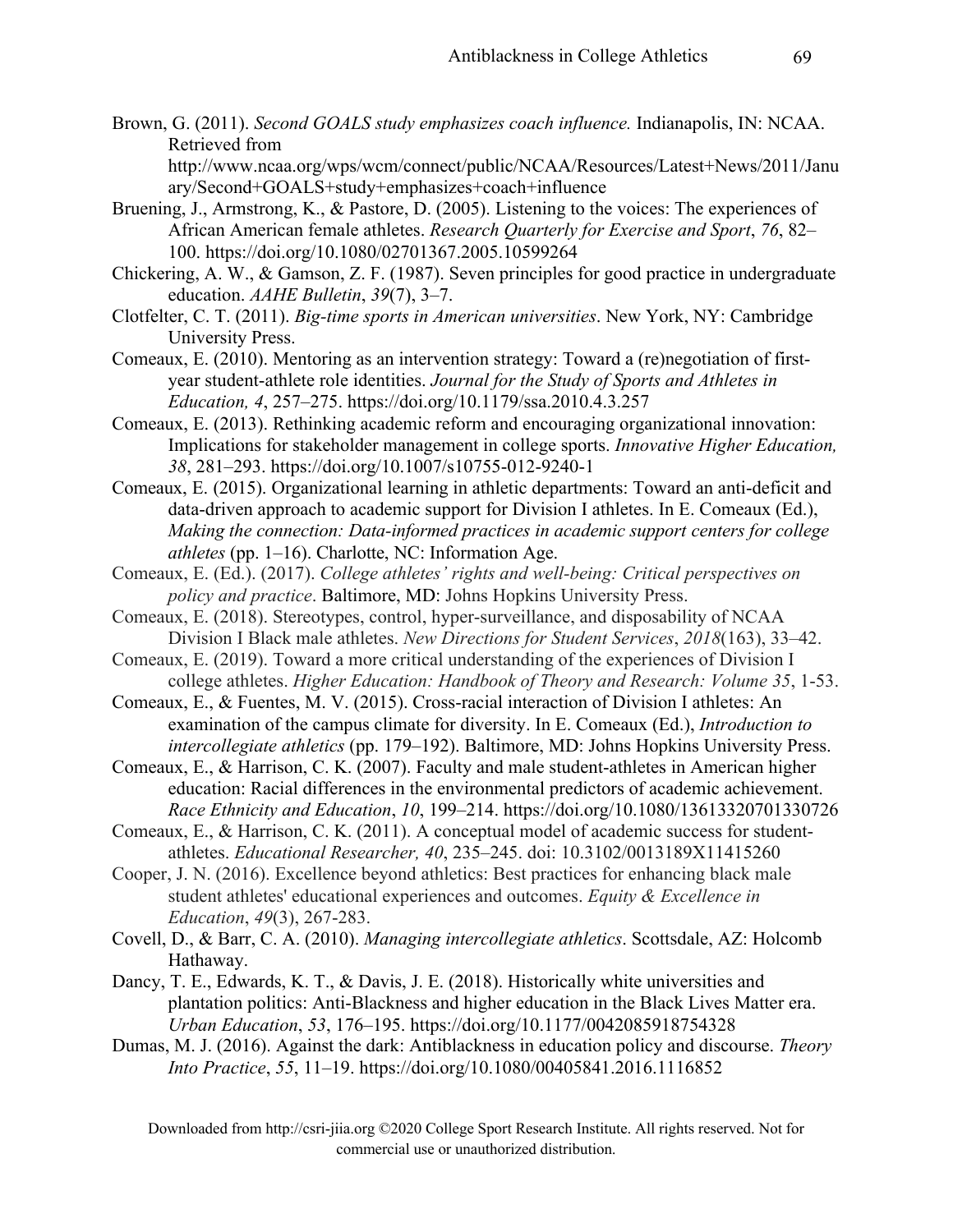- Eitzen, D. S. (2016). *Fair and foul: Beyond the myths and paradoxes of sport* (5<sup>th</sup> ed.). New York, NY: Rowman & Littlefield. doi:10.2307/2655394
- Emmert, M. (2014). *Written testimony of Dr. Mark A. Emmert, president of the National Collegiate Athletic Association before the Senate Commerce, Science, and Transportation Committee.* Retrieved from http://www.ncaa.org/sites/default/files/2014\_Sen\_Commerce\_Committee\_Written\_Testi mony Final%20Version.pdf
- Foster, K. M. (2003). Panopticonics: The control and surveillance of Black female athletes in a collegiate athletic program. *Anthropology & Education Quarterly*, *34*, 300–323. https://doi.org/10.1525/aeq.2003.34.3.300
- Gaston-Gayles, J. L. (2003). Advising student athletes: An examination of academic support programs with high graduation rates. *NACADA Journal, 23*(1&2), 50–57. https://doi.org/10.12930/0271-9517-23.1-2.50
- Gayles, J. G., Comeaux, E., Ofoegbu, E., & Grummert, S. (2018). Neoliberal capitalism and racism in college athletics: Critical approaches for supporting student‐athletes. *New Directions for Student Services*, *2018*(163), 11–21.
- Gayles, J. G., & Hu, S. (2009). The influence of student engagement and sport participation on college outcomes among Division I student athletes. *Journal of Higher Education*, *80*, 315–333. doi:10.1353/jhe.0.0051
- Gurney, G., Lopiano, D. A., & Zimbalist, A. (2017). *Unwinding madness: What went wrong with college sports and how to fix it*. Washington, DC: Brookings Institution Press.
- Harper, S. R. (2018). *Black male student-athletes and racial inequities in NCAA Division I college sports (*Los Angeles: University of Southern California, Race and Equity Center).
- Harris, C. I. (1993). Whiteness as property. *Harvard law review*, 1707-1791.
- Hartman, S. V. (1997). *Scenes of subjection: Terror, slavery, and self-making in nineteenthcentury America.* New York, NY: Oxford University Press.
- Hartman, S. (2007). Lose your mother: A Journey along the Atlantic slave route. New York: NY. Straus and Giroux.
- Hawkins, B. (2013). *The new plantation: Black athletes, college sports, and predominantly white NCAA institutions*. New York, NY: Palgrave Macmillan.
- Hextrum, K. (2019). Bigger, faster, stronger: How racist and sexist ideologies persist in college sports. *Gender and Education*. https://doi.org/10.1080/09540253.2019.1632418
- Hruby, P. (2018, August 19). "Junction Boys syndrome": How college football fatalities became normalized. *TheGuardian.com*. Retrieved from https://www.theguardian.com/sport/2018/aug/19/college-football-deaths-offseasonworkouts
- Hu, S., & Kuh, G. D. (2003). Diversity experiences and college student learning and personal development. *Journal of College Student Development*, *44*, 320–334. https://doi.org/10.1353/csd.2003.0026
- Jayakumar, U. M., & Comeaux, E. (2016). The cultural cover-up of college athletics: How organizational culture perpetuates an unrealistic and idealized balancing act. *The Journal of Higher Education*, *87*, 488–515. https://doi.org/10.1080/00221546.2016.11777411
- Kuh, G. D. (2001). Assessing what really matters to student learning: Inside the national survey of student engagement. *Change, 33*(3), 10–17. doi: 10.1080/00091380109601795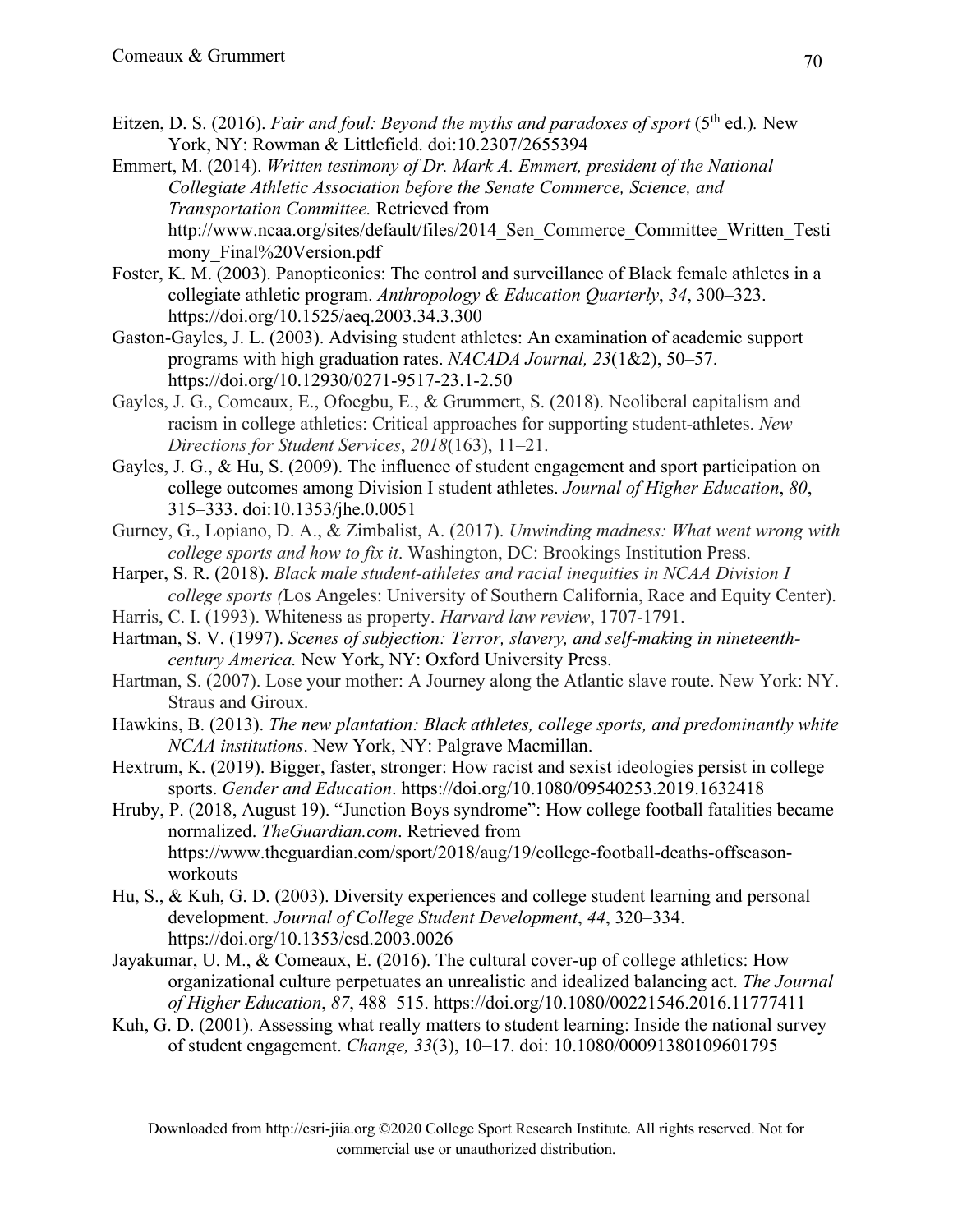- Kuh, G. D. (2008). Excerpt from high-impact educational practices: What they are, who has access to them, and why they matter. *Association of American Colleges and Universities*, 19–34.
- Maloney, M. T., & McCormick, R. C. (1993). An examination of the role that intercollegiate athletic participation plays in academic achievement: Athletes' feats in the classroom. *Journal of Human Resources*, *28*, 555–571.
- Melton, E., & Cunningham, G. (2012). When identities collide. *Journal for the Study of Sports and Athletes in Education*, *6*, 45–66. doi:10.1179/ssa.2012.6.1.45
- National Survey of Student Engagement. (2009) *Assessment for improvement: Tracking student engagement over time—Annual Results 2009.* Bloomington, IN: Indiana University Center for Postsecondary Research. Retrieved from http://nsse.indiana.edu/NSSE\_2009\_Results/pdf/NSSE\_AR\_2009.pdf
- New, J. (2015, January). A long shot. *Inside Higher Ed*. Retrieved from https://www.insidehighered.com/news/2015/01/27/college-athletes-greatly-overestimatetheir-chances-playing-professionally
- Nocera, J., & Strauss, B. (2016). *Indentured: The inside story of the rebellion against the NCAA*. New York, NY: Portfolio.
- Owens, T. P. C. (2015). *African-American student-athletes' perception of engagement at a Division One predominantly white institution* (Doctoral dissertation). University of Iowa. Retrieved from https://ir.uiowa.edu/cgi/viewcontent.cgi?article=7071&context=etd
- Pascarella, E.T., & Terenzini, P. T. (2005). *How college affects students*. San Francisco, CA: Jossey-Bass.
- Penn Schoen Berland. (2015). *Student-athlete time demands*. Retrieved from https://sports.cbsimg.net/images/Pac-12-Student-Athlete-Time-Demands-Obtained-by-CBS-Sports.pdf
- Pike, G. R., Kuh, G. D., & McCormick, A. C. (2011). An investigation of the contingent relationships between learning community participation and student engagement. *Research in Higher Education*, *52*(3), 300-322.
- Roediger, D. R. (1994). *Towards the abolition of whiteness: Essays on race, politics, and working class history*. Verso.
- Riley, R. (2015). *Influence of student engagement on the career transition of Division I football student-athletes* (Doctoral dissertation)*.* University of Kentucky. Retrieved from http://uknowledge.uky.edu/khp\_etds/25
- Sharpe, C. (2016). *In the wake: On Blackness and being*. Durham, NC: Duke University Press.
- Shropshire, K. L., & Williams, C. D., Jr. (2017). *The miseducation of the student athlete: How to fix college sports*. Philadelphia, PA: Wharton Digital Press.
- Shulman, J. L., & Bowen, W. G. (2001). *The game of life: College sports and educational values*. Princeton, NJ: Princeton University Press.
- Singer, J. N. (2005). Understanding racism through the eyes of African American male studentathletes. *Race Ethnicity and Education*, *8*, 365–386. https://doi.org/10.1080/13613320500323963
- Southall, R. M., Nagel, M. S., Amis, J. M., & Southall, C. (2008). A method to March madness? Institutional logics and the 2006 National Collegiate Athletic Association Division I men's basketball tournament. *Journal of Sport Management, 22*, 677–700. Retrieved from https://www.commerce.senate.gov/services/files/A84153B0-7757-4C37-8BDC-F4CD9856DA88

Downloaded from http://csri-jiia.org ©2020 College Sport Research Institute. All rights reserved. Not for commercial use or unauthorized distribution.